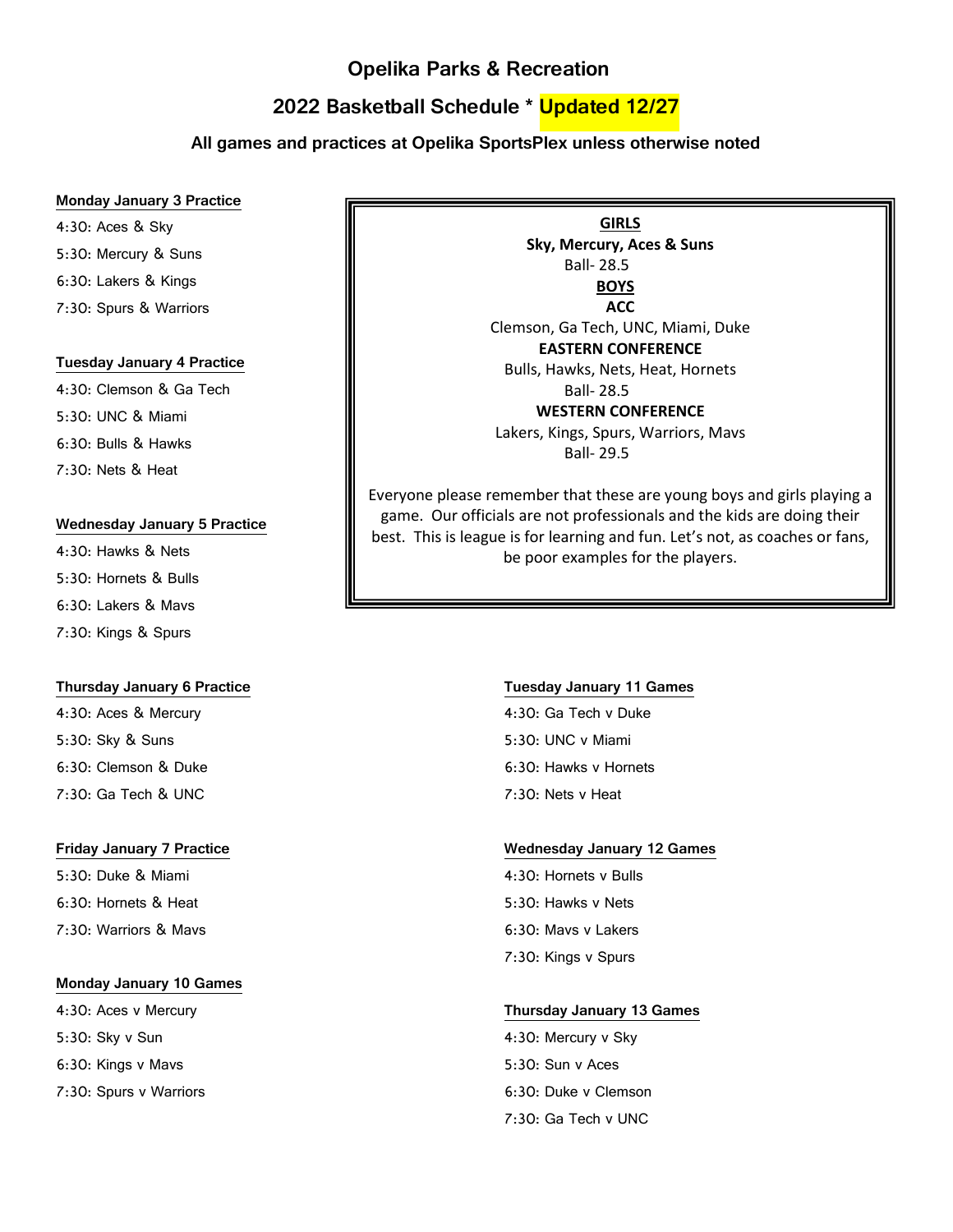# **Friday January 14 Games** 4:30: Clemson v Miami

5:30: Bulls v Heat 6:30: Lakers v Warriors 7:30: Mavs v Spurs

### **Tuesday January 18 Games**

4:30: UNC v Clemson 5:30: Miami v Ga Tech 6:30: Nets v Bulls 7:30: Heat v Hawks

### **Wednesday January 19 Games**

4:30: Bulls v Hawks 5:30: Heat v Hornets 6:30: Spurs v Lakers 7:30: Warriors v Kings

### **Thursday January 20 Games**

4:30: Aces v Sky 5:30: Mercury v Sun 6:30: Clemson v Ga Tech 7:30: Miami v Duke

### **Friday January 21 Games**

4:30: Duke v UNC 5:30: Nets v Hornets 6:30: Lakers v Kings 7:30: Warriors v Mavs

### **Monday January 24 Practice**

4:30: Aces & Sky 5:30: Mercury & Suns 6:30: Lakers & Kings 7:30: Spurs & Warriors

# **Tuesday January 25 Practice** 4:30: Clemson & Ga Tech 5:30: UNC & Miami 6:30: Bulls & Hawks 7:30: Nets & Heat

### **Wednesday January 26 Practice**

6:00 Mavs & Hornets 7:00 Duke

### **Thursday January 27 Games**

4:30: Aces v Mercury 5:30: Sky v Sun 6:30: Kings v Mavs 7:30: Spurs v Warriors

## **Friday January 28 Games**

4:30: Ga Tech v Duke 5:30: UNC v Miami 6:30: Hawks v Hornets 7:30: Nets v Heat

### **Monday January 31 Games**

4:30: Mercury v Sky 5:30: Sun v Aces 6:30: Mavs v Lakers 7:30: Kings v Spurs

## **Tuesday February 1 Games**

4:30: Duke v Clemson 5:30: Ga Tech v UNC 6:30: Hornets v Bulls 7:30: Hawks v Nets

### **Wednesday February 2 Games**

4:30: Bulls v Heat 5:30: Nets v Hornets 6:30: Lakers v Warriors 7:30: Mavs v Spurs

### **Thursday February 3 Games**

4:30: Aces v Sky 5:30: Mercury v Sun 6:30: Clemson v Miami 7:30: Duke v UNC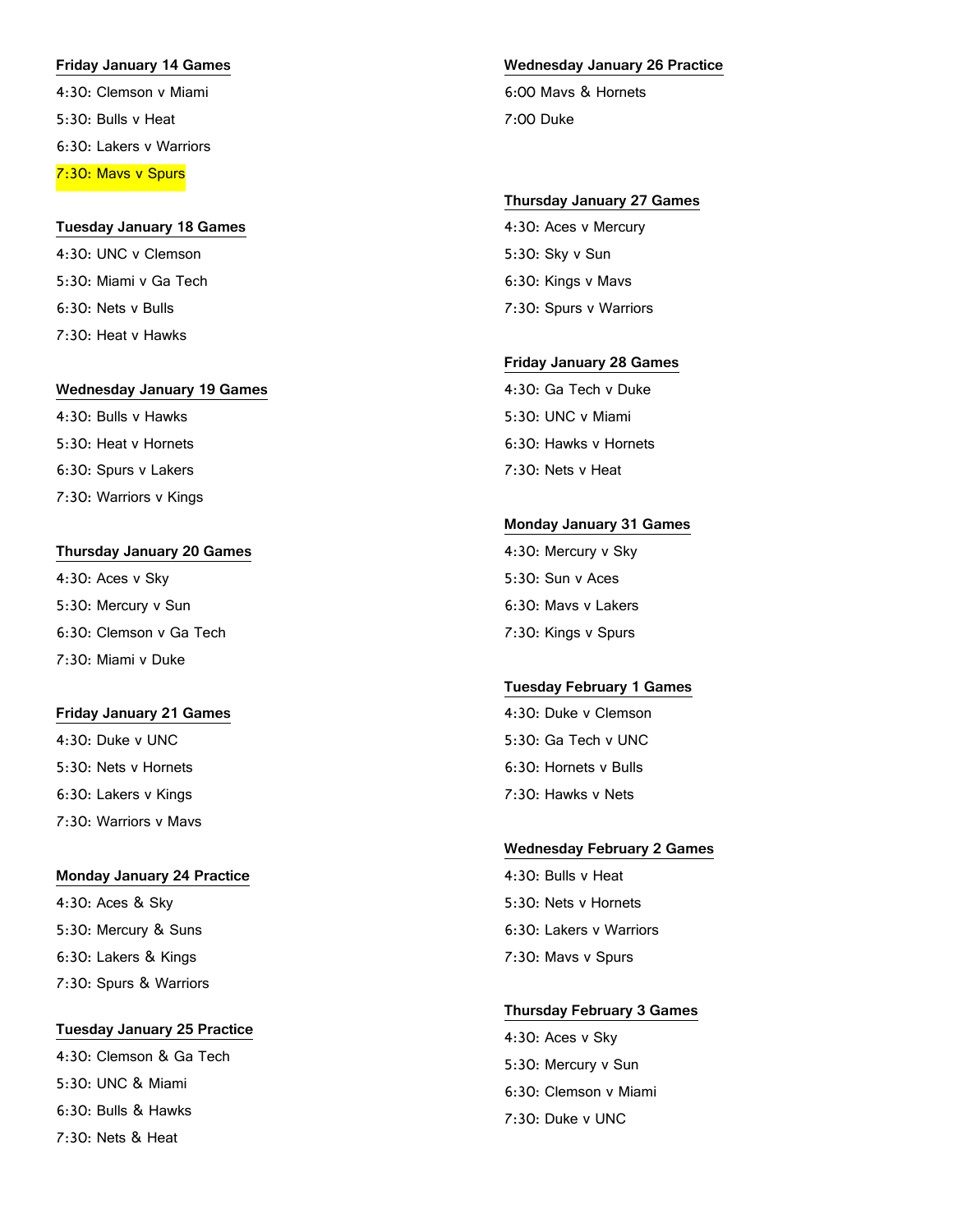#### **Friday February 4 Games**

4:30: Nets v Bulls 5:30: Hawks v Heat 6:30: Lakers v Kings 7:30: Warriors v Mavs

### **Monday February 7 Games**

4:30: UNC v Clemson 5:30: Miami v GA Tech 6:30: Spurs v Lakers 7:30: Warriors v Kings

#### **Tuesday February 8 Games**

4:30: Bulls v Hawks 5:30: Heat v Hornets 6:30: Clemson v Ga Tech 7:30: Miami v Duke

#### **Monday February 14 Practice**

4:30: UNC & Miami 5:30: Clemson & Ga Tech 6:30: Bulls & Hawks 7:30: Nets & Heat

#### **Tuesday February 15 Practice**

4:30: Mercury & Suns 5:30: Aces & Sky 6:30: Lakers & Kings 7:30: Spurs & Warriors

#### **Wednesday February 16 Practice**

6:00 Mavs & Hornets 7:00 Duke

### **Thursday February 17 Tournament**

5:30: ACC GM 1 #4 v #5 6:30: East GM 1 #4 v #5 7:30: West GM 1 #4 v #5

#### **Friday February 18 Tournament**

4:30: ACC GM 2 5:30: ACC GM 3 6:30: East Game 2 7:30: East Game 3

#### **Tuesday February 22 Tournament**

4:30: Girls Game 1 5:30: Girls Game 2 6:30: West Game 2 7:30: West Game 3

#### **Wednesday February 23 Tournament**

5:30: ACC Game 4 6:30: East Game 4 7:30: West Game 4

### **Thursday February 24 Tournament**

4:30: Girls Game 3 5:30: Girls Game 4 6:30: ACC Game 5 7:30: ACC Game 6

#### **Friday February 25 Tournament**

4:30: East Game 5 5:30: East Game 6 6:30: West Game 5 7:30: West Game 6

### **Monday February 28 Tournament**

4:30 Girls Game 5 5:30 ACC Game 7 6:30 East Game 7 7:30 West Game 7

#### **Tuesday March 1 Practice**

5:00 Girls Championship Teams Practice 6:30 ACC Championship Teams Practice